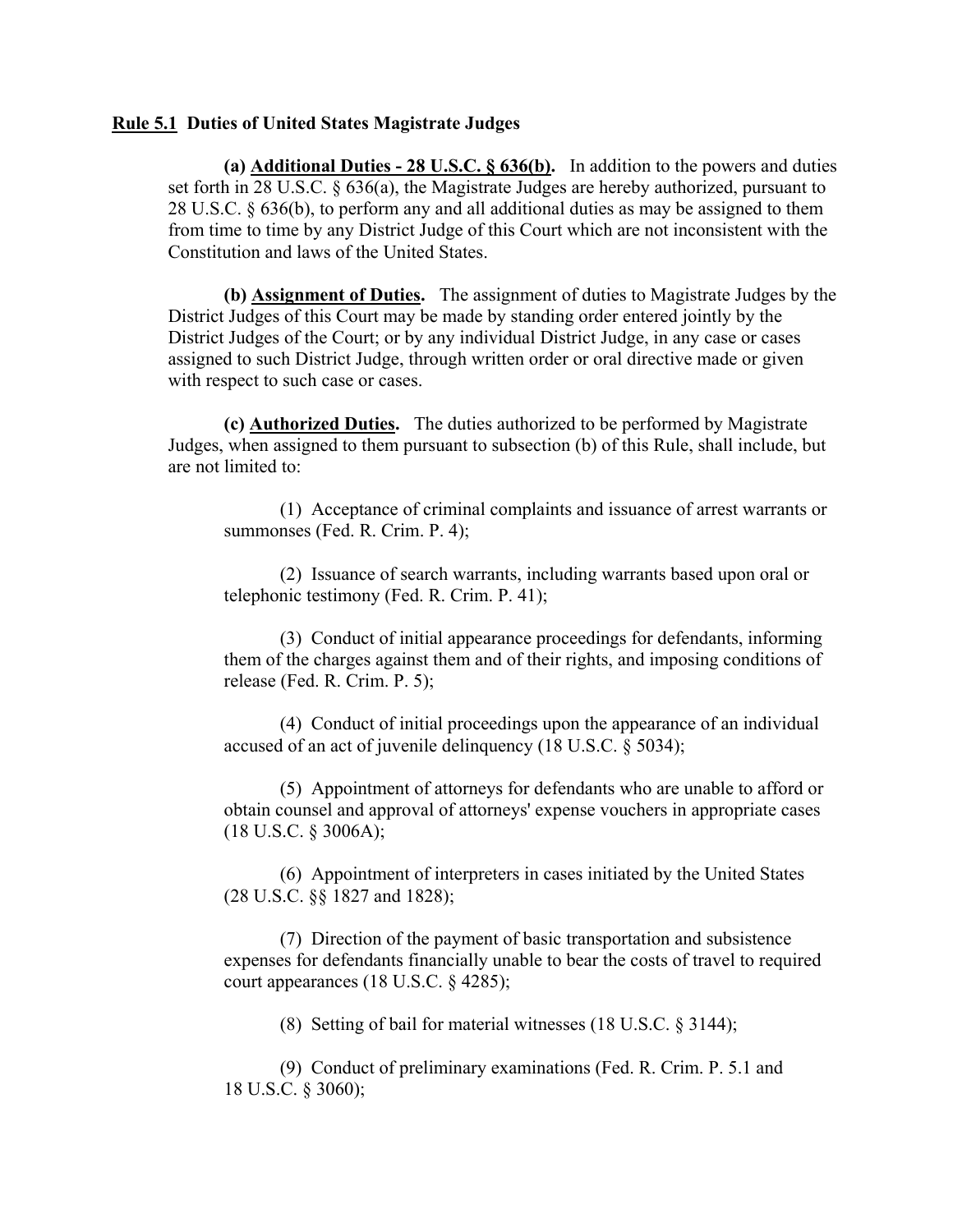(10) Conduct of initial proceedings for defendants charged with criminal offenses in other districts (Fed. R. Crim. P. 40);

 (11) Administration of oaths and taking bail, acknowledgments, affidavits and depositions  $(28 \text{ U.S.C. } § 636(a)(2));$ 

(12) Conduct of full extradition proceedings (18 U.S.C. § 3184); and

 (13) Discharge of indigent prisoners or persons imprisoned for debt under process of execution issued by a federal court (18 U.S.C. § 3569 and 28 U.S.C.  $§ 2007$ ).

 **(d) Disposition of Misdemeanor Cases - 28 U.S.C. § 636(a)(3) & (4) and 18 U.S.C. § 3401.** A Magistrate Judge may:

 (1) Try persons accused of, and sentence persons convicted of, misdemeanors committed within this District in accordance with 18 U.S.C. § 3401 and pursuant to Fed. R. Crim. P. 58;

 (2) Direct the Probation Office of the Court to conduct a presentence investigation in any misdemeanor case;

 (3) Conduct a jury trial in any misdemeanor case where the defendant so requests and is entitled to trial by jury under the Constitution and laws of the United States; and

 (4) Conduct any necessary hearings upon applications to revoke probation and enter final orders when such probation was imposed by a Magistrate Judge after conviction of a misdemeanor.

 **(e) Determination of Non-Dispositive Pretrial Matters - 28 U.S.C. § 636(b)(1)(A).** A Magistrate Judge may hear and determine any procedural or discovery motion or other motion or pretrial matter in a criminal case, other than the motions which are specified in subsection (f) of this Rule.

## **(f) Recommendation Regarding Case-Dispositive Motions - 28 U.S.C. § 636(b)(1)(B).**

 (1) A Magistrate Judge may submit to a District Judge of this Court a report containing proposed findings of fact and recommendations for disposition by the District Judge of the following pretrial motions in criminal cases: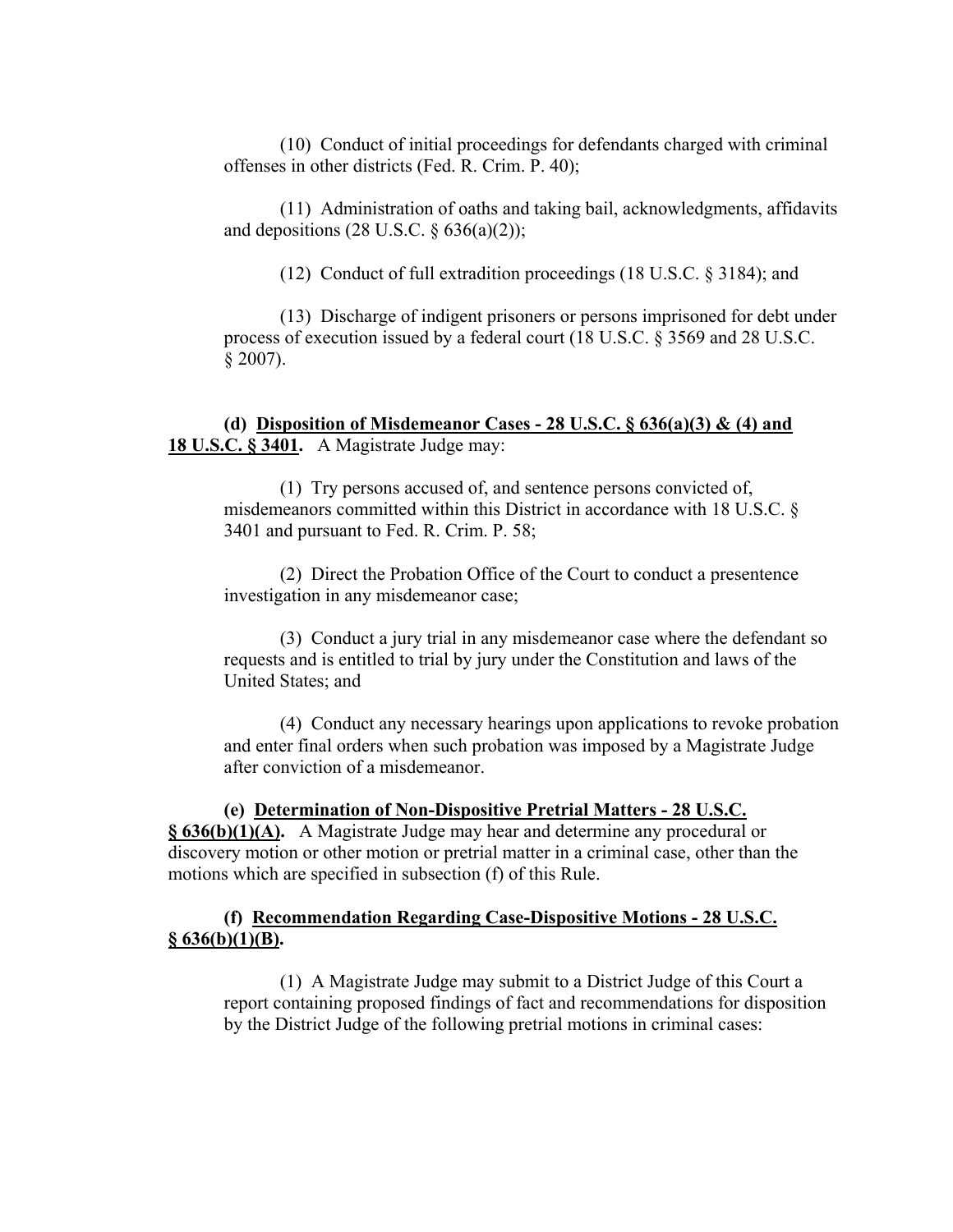(A) Motions to dismiss or quash an indictment or information made by a defendant;

(B) Motions to suppress evidence;

 (C) Applications to revoke probation, including the conduct of the final probation revocation hearing; and

 (D) Applications for post-trial relief made by individuals convicted of criminal offenses.

 (2) A Magistrate Judge may determine any preliminary matter and conduct any necessary evidentiary hearing or other proceeding arising in the exercise of the authority conferred by this subsection.

 **(g) Additional Duties - 28 U.S.C. § 636(b)(3).** A Magistrate Judge of this Court is also authorized to:

 (1) Exercise general supervision of criminal calendars, including the handling of calendar and status calls, and motions to expedite or postpone the trial of cases for the District Judges;

 (2) Conduct pretrial conferences, omnibus hearings, and related pretrial proceedings in criminal cases;

(3) Conduct post-indictment arraignments and accept not guilty pleas;

(4) Receive Grand Jury returns in accordance with Fed. R. Crim. P. 6(f);

(5) Accept waivers of indictment, pursuant to Fed. R. Crim. P. 7(b);

 (6) Issue subpoenas, writs of habeas corpus ad testificandum or habeas corpus ad prosequendum, or other orders necessary to obtain the presence of parties, witnesses or evidence needed for Court proceedings;

(7) Order the exoneration or forfeiture of bonds;

 (8) Conduct proceedings for initial commitment of narcotics addicts under Title III of the Narcotic Addict Rehabilitation Act;

(9) Conduct preliminary hearings in probation violation proceedings;

 (10) Perform the functions specified in 18 U.S.C. §§ 4107, 4108, and 4109 regarding proceedings for verification of consent by offenders to transfer to or from the United States and the appointment of counsel therein;

 (11) Conduct removal proceedings in accordance with Fed. R. Crim. P. 40, and issue all necessary orders incident thereto;